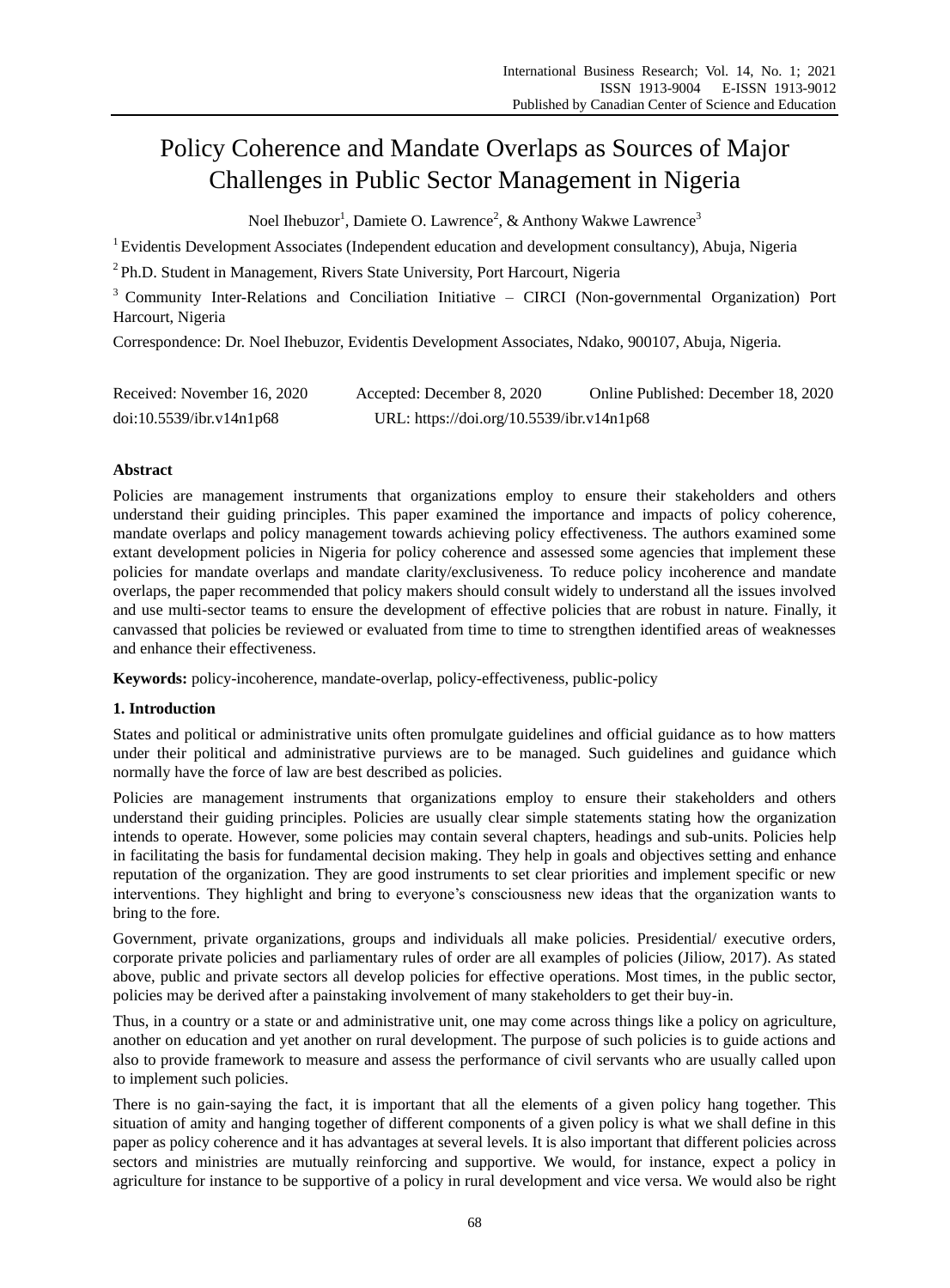to expect that a policy for science and technology should be reinforcing of a policy for fisheries development. Here again, we are dealing with policy coherence. Whereas the earlier example of policy coherence provided was within elements of a policy in term of their ideational integrity, the second is between element of different policies across sectors in terms of their organic and structural links. All the foregoing enables us to attempt a description of policy coherence as a situation where either different components of one policy or different policies existing in a political system possess or demonstrate qualities that are mutually reinforcing or supportive in such a way that there is harmony, agreement and cohesiveness within such policies as well as within the polity.

As we have shown in the preceding paragraphs, public policies owe their origins to the actions and processes of government or structures of government. When public policies and government programmes have gone through the process of development and ratification by the competent authorities in a country, their day to day implementation and monitoring are usually entrusted to ministries and government agencies, each established either through an act of parliament or by an edict depending on the style of democracy that is operative in the country. This is to say that each ministry and agency of government has specific mandate which very clearly defines and delineates its areas off authority and competence. Where there is no ambiguity in the phrasing of the mandates of a ministry, a parastatal or an agency of government, where the deliverables of such a unit are defined with clarity and focus, and the same principle applies across ministries and its agencies, mandate clarity is achieved. When mandate clarity is achieved, mandate overlaps are avoided. From here we can define mandate overlap as a situation where in the framing of the responsibilities of government agencies roles and responsibilities are so poorly defined as to create opportunities for redundancies in functions or duplication of deliverables. Mandate overlaps are bad for business as they result in huge wastages (human, material and financial), duplication of effort, unproductive turf battles, suspicion, politicking and progressive de-professionalization of government agencies.

#### **Rationale of the study:**

This study is driven by the need for all stakeholders to understand how policy incoherence and mandate overlaps affect policy effectiveness and resource use inefficiency.

#### **Method adopted for the study:**

The researchers selected some existing policies in related sectors in Nigeria and reviewed these to see to what extent their provisions are coherent and harmonious. Judgment on coherence and harmony were reached when there were clear indicators that the provisions were mutually reinforcing and were not in conflict. The same approach was adopted in examining the mandates of some public services agencies. Having examined these policies for coherence and the mandates of these agencies for overlaps, the researchers then went one step further to proffer solutions on how polices can generally be made more effective and on how incoherence and mandate overlaps can be reduced. The researchers hope to provide a framework for policy evaluation from time to time on the basis of the examination of policy coherences and mandates.

This paper will therefore examine some extant policies in Nigeria for policy coherence, assess the mandates of a few of the agencies who are called upon to implement these policies for mandate overlaps and mandate clarity/exclusiveness. In carrying out these tasks, the focus will be on unearthing and explicating the drivers of policy coherences and mandate clarity and exclusiveness (at the formulation and implementation levels). Finally, the paper will propose some strategies to improve on policy effectiveness.

#### **2. Literature Review**

The literature on policy making (Parsons, 2003; Davies et al 2000, and Hudson and Lowe, 2004) recognizes the vital role that the agenda of groups of persons assembled to produce a policy plays in policy formulation. The literature also recognizes the role that stakeholders' power and network play in policy formulation and policy implementation. In this sense therefore, policies arise out of negotiations that involve trade-offs and efforts to accommodate the interests and powers of different stakeholders.

Good Policies are developed when environmental, socio-economic, political, legal aspects among other factors are holistically considered. (Mazmanian & Sabatier, 1999). Policy implementation, on the other hand, deals with those actions taken to translate policy decisions into observable outputs. It is "a problem solving activity that involves behaviours that have both administrative and political content" (Goggin, 1986, p.330). Mazmanian& Sabatier (1983, 1999) identify important factors which influence policy implementation. These include available resources, economic capacities, and technological know-how and prescribed political rules. Other factors determining the effectiveness of policy implementation include policy suitability, capacity to implement, host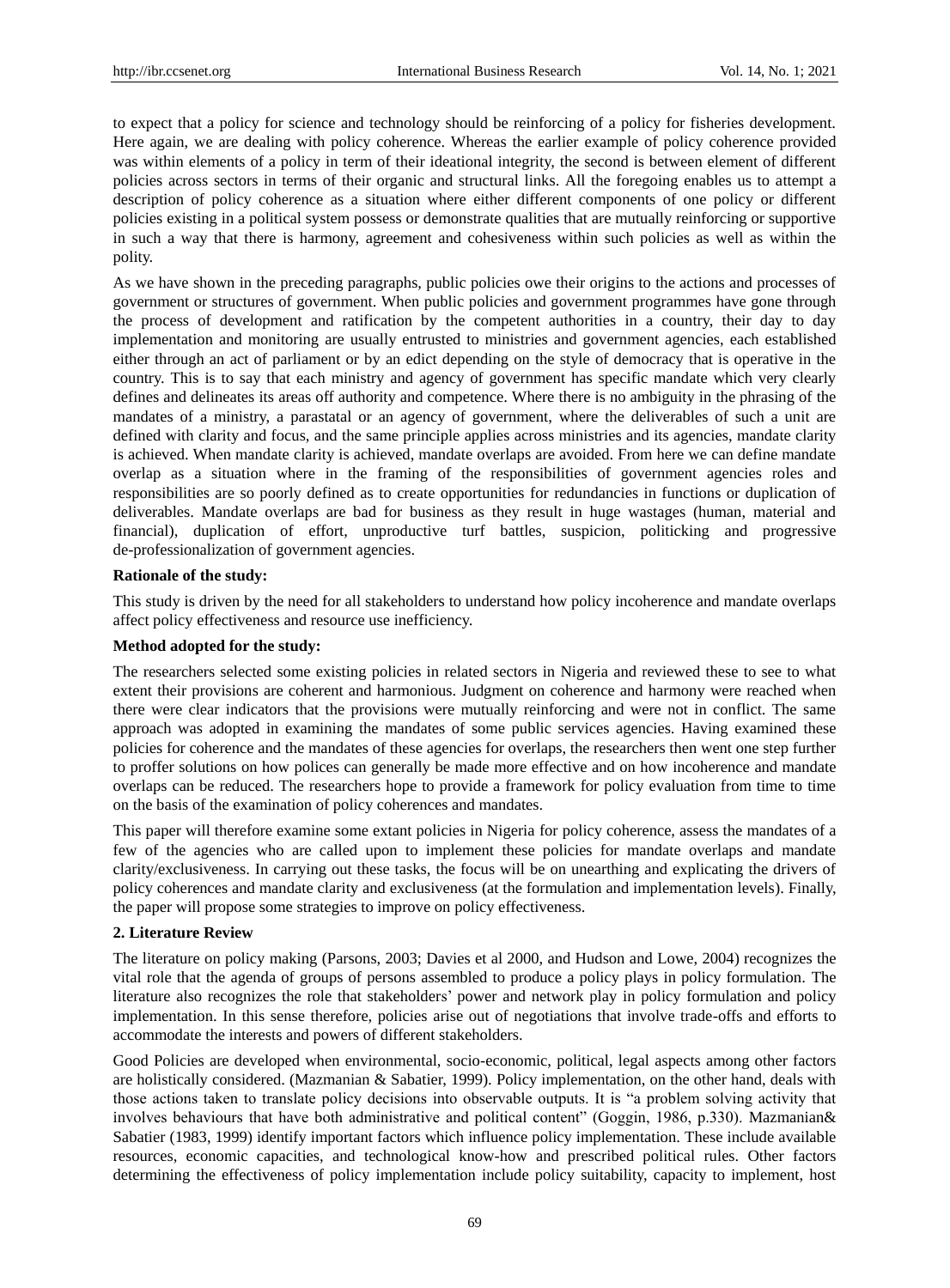environment receptivity, availability of support networks, political will and availability of funding (Sabatier, 1983). Also, factors very similar to those of programmatic attributes, will, skill and attributes of implementers, environment, organizational capacity, implementation behaviour and style were identified by Goggin (1986). But over and above all of these determinants of effective policy implementation remains that of policy coherence between policies in one sector and between policies across different sectors. Lack of coherence across policies results in waste, inefficiencies, tensions at the implementation level.

Parsons (2003); Davies et al.,(2000), and Hudson and Lowe (2004) identified the causes of policy incoherence as follows: insufficient stakeholder consultation at the conceptualization, drafting and review levels of policy, limited funding resulting in rushed work, ministerial ambitions, working in silos, timing of policy development, desire to reinvent the wheel, views of dominant members of the group, lifting and uncritical copying – bad policy transfer, and agenda of group assembled to develop policy for the public.

## **3. Public Sector Management**

Management is commonly defined as the accomplishment of purpose through the organized effort of others (Wheelman and Hunger, 2010). The desire to lead right and understanding the nature to lead in order to achieve results are two different things - Often, we insinuate that managing the public sector is similar to managing the private sector. Chester (1938) indicated, the effectiveness of a corporation can be measured by the degree to which it accomplishes its purpose and its efficiency can be measure by whether individuals are willing to serve as workers, stakeholders, bankers and or customers – which implies that in a corporate setting, efficiency can be measured through profits (Bach, Terre and Vidal, 2020). Conversely, efficiency in the public sector can be measured not only in a stated purpose of the government body, but how that purpose is accomplished (Rechul and Wrona, 2018).

## **Managing public sector can be measured in the following ways:**

- 1. Productivity or performance management: Bussim (2012) opined that performance or productivity management can be defined as a continuous process of improving individuals, team and organisational performance - it has to do with the fundamentals of any organization, since there are policies and guidelines meant to be followed in order to achieve its goals. Dailberl (2020) opined that. Productivity management is aimed at improving service delivery through effective and efficient application of resources; as well as policy adherence.
- 2. Resource management: Resource management can be defined as the ability to utilize resources in order to achieve intended goals – types of resources like: human resource, which is the most valuable resource to any organization, natural resource and finance. If the public policies are incoherence it will reflect on how poorly resources are being managed (Boselie, Harten and Veld, 2019). Resource management speaks volume to how, meaningful and harmonious policies coexist independently and inclusively.

With this, it is safe to suggest that public policy making is a rational process. A closer examination reveals that this is not always so. This is especially the case when strong personalities and new leadership weigh into the policy making process and seek to leave their imprints therein. It is not uncommon in the public service to find that each succeeding government and change in ministry leadership is often accompanied by attempts to change existing policies.

## *3.1 Policy Incoherence*

Policy incoherence, which refers to a situation where two, or more policies or aspects and subsets within them fail to cohere or mutually reinforce or where two or more policies of government are discordant either in framing, intention or effect, can be very debilitating in public sector management. Let us provide examples of policy coherence/incoherence by looking at the provisions of Nigeria's National Policy on Education and Nigeria's Cultural Policy on the one hand and Nigeria's Policy for Integrated Rural Development (NPIRD) and Nigeria's National Economic Empowerment and Development Strategy (NEEDS), starting with the latter two. When one examines these two documents, that is NPIRD and NEEDS, by looking at their objectives, intentions and outcomes, one comes across a number of instances where Nigeria Policy for Integrated Rural Development (NPIRD) coheres with Nigeria's National Empowerment and Development Strategy (NEEDS) in terms of infrastructure provision, education and establishment of cottage industries. However, instances of incoherence begin to show up when one looks a bit more closely at implementation approaches and strategies with NEEDS leaning more towards a market driven ideology whereas NPIRD leans more to a government intervention approach. This type of incoherence or clash in prescriptions on implement action approaches is likely to send mixed messages when these policies are moved to the field level for actual implementation.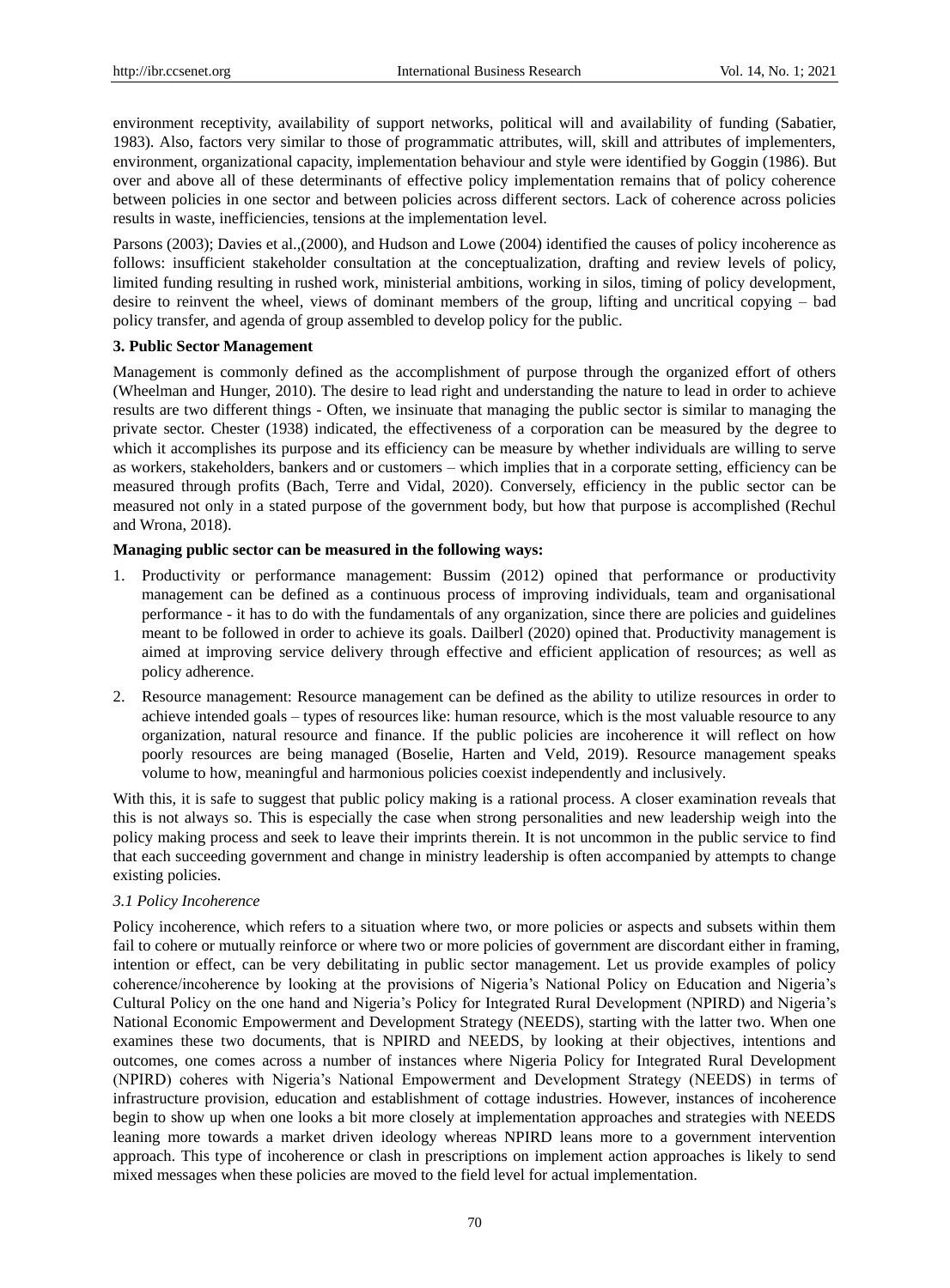Similar clashes and conflicts are also noticeable when it comes to education and cultural policies in Nigeria. Nigeria's language policy and cultural policy favor the development of all Nigerian languages and cultures but the National Policy on Education ends up with prescriptions and recommendations that give prominence to the three major languages (Hausa, Igbo and Yoruba) and English at the Federal level and some other nine languages at the state levels. It is worth restating here that Nigeria's cultural policy insists that all Nigerian languages and cultures must be developed for national development (Anyanwu, 2019) but incoherence begins to show up as implementation approaches favor the development of a limited set of languages and cultures. This assignment of disproportionate resources to some languages makes them to be considered as privileged or favored. It would thus appear that though the National policy recognizes the multiplicity and plurality of cultures and the need to preserve and promote all of these, actual practice appears not to be coherent with this larger policy recognition but is actually leading to situations where minority cultures and languages are being endangered. Policy prescription and implementation decisions are clearly in conflict in such situations and giving rise to incoherence. Such cases of lack of coherence as pointed out above could create problems, tensions and conflicts within the country and could indeed lead to a situation of denial of rights with attendant impacts on national development, work and efficiency in the public sector. Such policies must be quickly reviewed to instill greater coherence within them given the known benefits that accrue from policy coherence.

These include -

- Inter and intra-policy harmony
- ease of implementation
- reinforcement of effects and outputs/outcomes
- visible appeal
- stakeholders' buy-in

## Some examples of policy incoherence

Policy incoherence is the opposite of policy coherence and it describes a situation where policies relating to a common issue, put out by the same authority or government or by different arms of the same government are either not mutually supporting each other or in extreme cases are in direct conflict.

The aspects of policy coherence and policy disharmony were critical factors during the formulation of the Sustainable Development Goals (SDG) drawn up by the United Nations and many scholars have extensively assessed the compatibilities and interdependencies of targets and goals using qualitative and quantitative approaches. Examples of such are the works on SDG4 and SDG16 (Lawrence A. W, Ihebuzor Noel and Lawrence D. O. 2020 a & Lawrence A. W, Ihebuzor Noel and Lawrence D. O. 2020 b).

## *3.2 Mandate Overlap*

As stated earlier, the other area of policy work of interest to us in this paper is the phenomenon of policy mandate overlaps. Policy mandate overlaps occur when by default in the phrasing of their enabling acts or decrees, two or more agencies in the public sector appear to have roles and deliverables that are either identical or similar such as to lead to major and glaring overlaps at the policy implementation level in their accountabilities and outputs. We argue that the key driver for this public policy problem is ultimately traceable to vague or ambiguous elements in the enabling decrees or acts of such agencies. We argue that where there is no ambiguity in the phrasing of the mandates of a ministry, or a parastatal or an agency of government, and where the deliverables of such a unit are defined with clarity and focus, and the same principle is applied consistently in the definition of roles, responsibilities and deliverables across ministries and its agencies, mandate clarity is achieved. When policy mandate clarity is achieved, policy mandate overlaps are avoided.

From here we can define policy mandate overlap as a situation where in the framing of the responsibilities of government agencies, roles and responsibilities are so poorly defined as to create opportunities for redundancies in functions or duplication of deliverables. Mandate overlaps are bad for business as they result in huge wastages (human, material and financial), duplication of effort, unproductive turf battles, suspicion, politicking and progressive de-professionalization of government agencies.

Let us remind ourselves of our earlier definition of policy mandate overlaps, providing appropriate illustrations of this phenomenon of policy mandate overlaps and then proceed to analyze how these could arise by examining how policies and mandates are formulated by relying on the earlier contributions of public sector policy scholars in the areas of policy formulation, policy streams, policy constituencies and issues dominance – (see Kingdon, Sabatier, Mazanian)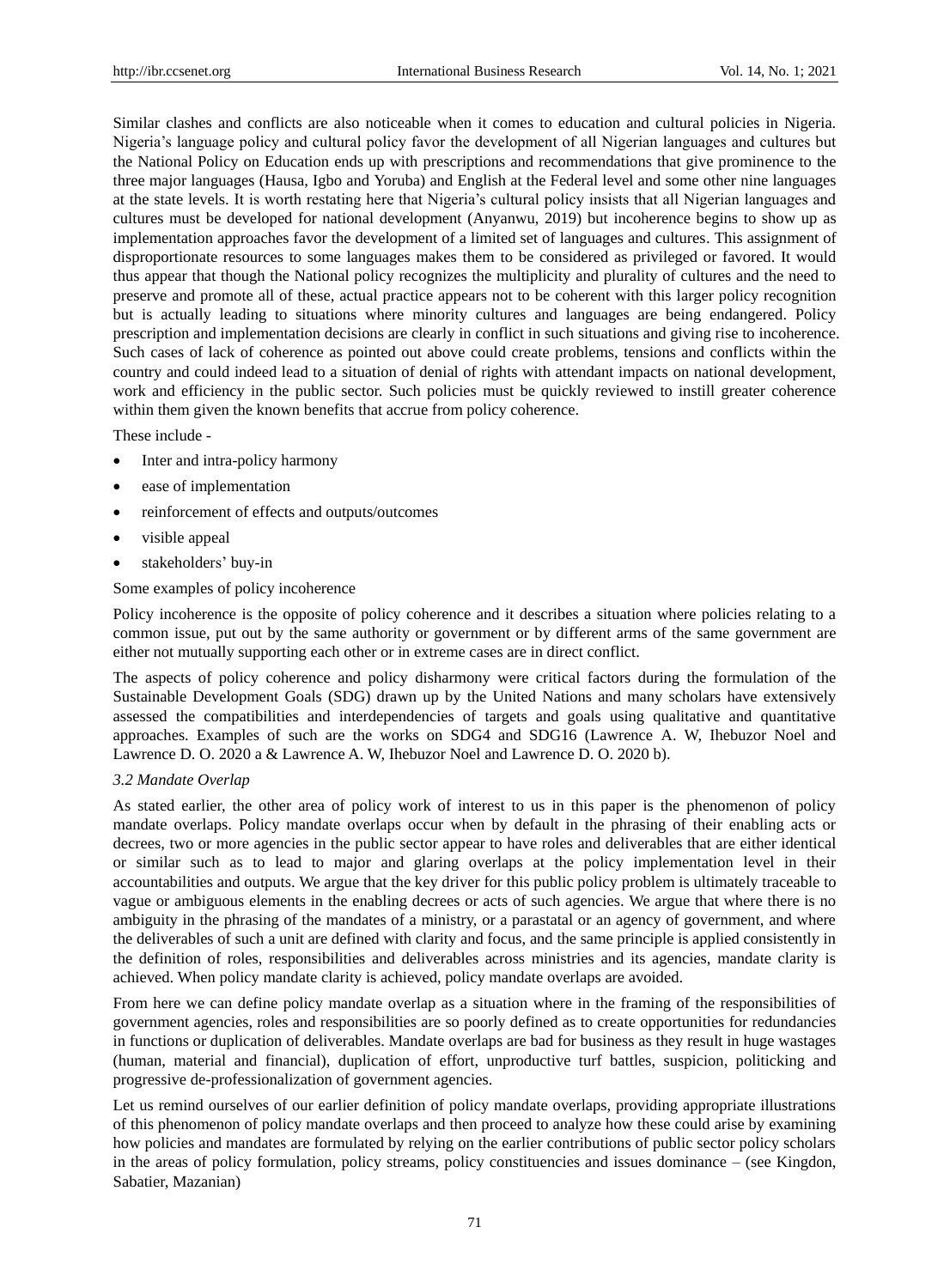# *3.3 Examples of Policy and Mandate Overlaps Among A Number Of Federal Parastatals In Education In Nigeria*

# **National Teachers' Institute (NTI)**

This was established 1976 by Decree No.7 of 1978 (Now Act No.7 of 1978) to provide courses of instruction leading to the Upgrade, Development and Professional certification of Nigerian Teachers as specified in the relevant syllabuses, using the Distance Learning System (DLS) of education delivery.

The objectives include:

- To truly professionalize the teaching profession at all levels;
- To curb the worrisome shortages of professional Teachers nation-wide; and
- To provide serving teachers the opportunity to further, upgrade / update their qualification and professional competence without necessarily leaving their jobs.

## **National Commission for Colleges of Education**

The Commission which was established in 1989 by decree No 3 (now amended decree No.12 1993), lays down minimum standard for all programmes of teacher education at Nigeria Certificate in Education (NCE) level. In pursuit of its objectives, the Commission had standardized and continuously reviewed the curriculum of the Colleges of Education. After the laying down of minimum requirements for the Colleges of Education, the Commission had gone ahead to accredit their courses.

The Commission's core objectives include to:

- Make recommendations on the national policy necessary for the full development of teacher education and the training of teachers.
- Lay down minimum standards for all programmes of teacher education and accredit their certificates and other academic awards after obtaining thereof prior approval of the Honorable Minister of Education.
- Approve guidelines setting out criteria for accreditation of all Colleges of Education in Nigeria.

## **Teachers Registration Council of Nigeria**

This is a regulatory Agency for teaching profession in Nigeria. Among its list of programmes and activities are the following:

- Execution of Mandatory Continuing Professional Education (MCPE) to guarantee that teachers keep abreast of developments in the theory and practice of the profession;
- Organization of Internship Schemes for fresh Education graduates to equip them with the necessary professional skills before licensing them for full professional practice; and
- Accreditation, monitoring and supervision of the courses and programmes of teacher training institutions in Nigeria to ensure that they meet national and international minimum standards. The institutions include the Colleges of Education, Faculties and Institutes of Education in Nigerian universities, Schools of Education in the Polytechnics, and the National Teachers Institute.

A quick review of the mandates of these agencies above, reveal clear cases of overlaps especially in the areas of teachers professional development in Nigeria.

A close look also at the mandates of the NERDC and the NINLAN shows up instances of mandate overlaps

Nigerian Educational Research Development Council (NERDC) and National Institute for Nigerian Languages (NINLAN)

NERDC is an implementing agency for policies of the Federal Ministry of Education concerning the Universal Basic Education (UBE) and other educational programmes nationwide. The core mandate of the Council is to conduct, promote and coordinate educational research, curriculum, book and language development programmes at all levels of education in Nigeria.

Among the numerous functions of NERDC are:

- Advise and implement all policies relating to languages;
- Coordinate language development projects throughout Nigeria and prepare an overall design for language research needs, both internally and through grants and subsidies to institutions, qualified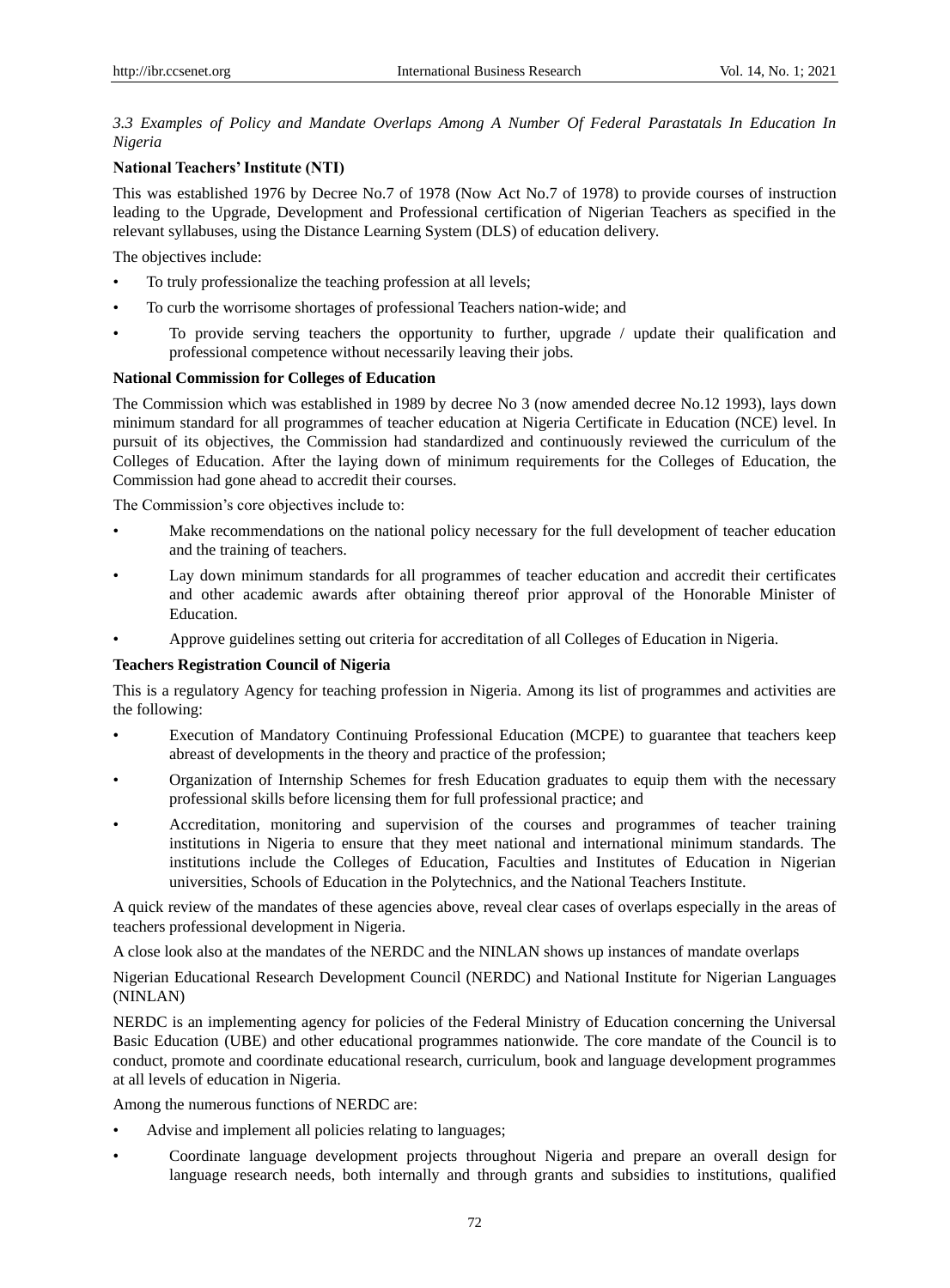agencies and organizations.

The Zonal Offices of NERDC ensures:

- Capacity Building for Teachers on the development of Instructional Materials from Local Resources for Core Basic Education Subjects (Primary School Level).
- Capacity building for teachers on the development of instructional materials from local resources for Core Basic Education Subjects (JSS level).
- Capacity building for teachers on the use and selection of instructional materials developed from local resources (Primary School level

## **National Institute for Nigerian Languages**

Decree 117 (now Act No. 50 laws of the Federation of Nigeria 2004) set up Nigerian Institute for Nigerian Languages (NINLAN), in 1993 for the implementation of the language provisions of the National Policy on Education (NPE). The institute was principally set up as the apex institution for research, teaching, documentation and co-ordination of studies in Nigerian languages.

The functions include:

- Promoting the study and use of Nigerian languages;
	- Exploring all relevant and available avenues, potential and resources to make the Institute –

(i) An active teaching and learning Centre for the study of Nigerian languages.

(ii) A resource Centre for specialized professional services to the public and private sectors of the Nigerian economy.

(iii) A Nigerian Centre for research into Nigerian languages.

It bears repeating once again that when the mandates of these agencies are subjected to close examination, we easily spot cases of overlaps such as those that exist in the mandates of the Teachers' Registration Council of Nigeria (TRCN) and the NTI in the area of teacher training (see the last bullet in the TRCN mandate for example). Our observations on mandate overlaps can be summarized as below:

The following Federal Ministry of Education Agencies have overlapping mandates -

- 1. NTI, NCCE, TRCN, NERDC and NINLAN all handle Professional Development of teachers irrespective of their core mandates. NTI has the core mandate of Professional Development of teachers through the distance learning Approach;
- 2. NINLAN's mandate overlaps with that of NERDC in the aspect of language development;
- 3. NCCE accredits courses of Colleges of Education as well as TRCN and here again, there are cases of overlaps.

Mandate overlaps are also most acutely noticeable in the management of basic education in Nigeria. Let us use the overlaps in the Mandates of the UBEC, NMEC and NCNE to illustrate further the issue of mandate overlaps by looking specifically at THE UBE ACT 2004 AND NMEC DECREE NO 17 OF JUNE 25 1990 (Structural and Mandate Overlap)

The National Commission for Mass Literacy, Adult and non-formal education, popularly called (NMEC) was established by Decree N0 17 1990 with the mandate to coordinate, regulate and monitor the implementation of non-formal education policies and programmes, with the vision to eradicate illiteracy in Nigeria. The Commission has its structure from Federal Ministry of Education, through NMEC to State Agencies for Mass Education (SAMEs) and the Local Government Adult Education Units (LGAEUs). The National Policy (NPE, 2013) further stated that adult and non-formal education provides functional basic education for adults and youths who have never had the advantage of formal education or who left school too early. The target groups include migrant folks, *Alma-Jiri* pupils, illiterate and semi-literate adults, youths and adolescent; persons who left the formal school system early and are now willing to come back and continue schooling; and other categories of disadvantaged groups; who are unable to have access to the conventional educational programmes to cater for their particular or peculiar needs and circumstances. It also provides remedial and lifelong education for youths and adults who did not complete secondary education and in-service, vocational and professional training for different categories of workers and professionals in order to improve their skills

Under the Universal Basic Education (UBE) programme, provision is also made for Mass literacy, Adult and Non-formal Education.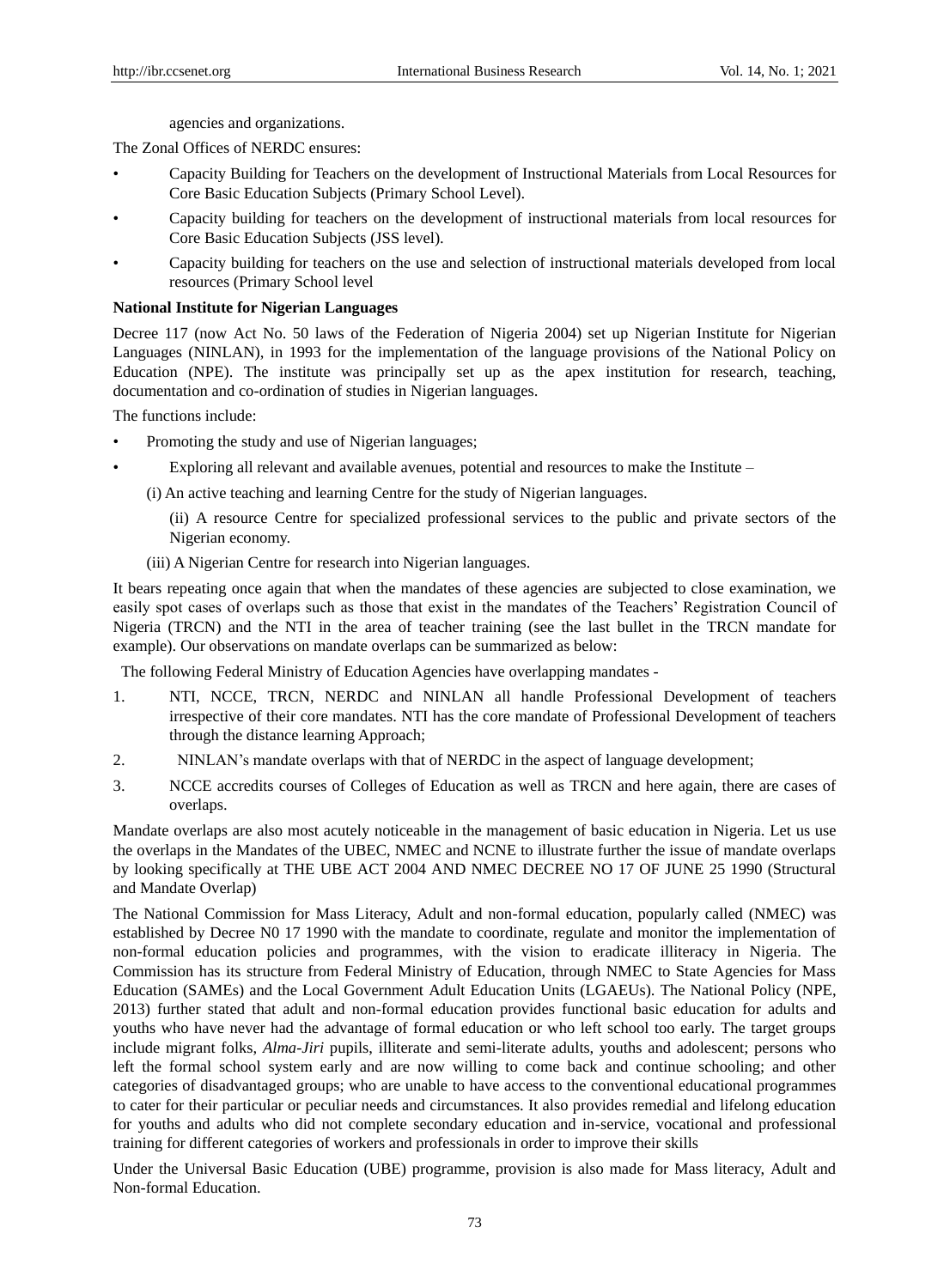The UBE Act (2004) states that "Universal Basic Education" means, early childhood care and education, the nine years of formal schooling, adult literacy and non-formal education, skills acquisition programmes and the education of special groups such as nomads and migrants, girl-child and women, *Almajiris,* street children and disabled groups.

The UBE Act (2004) provides for the establishment of the Universal Basic Education Commission (UBEC), the Universal Basic Education Boards (SUBEBs) of each state and Local Government Education Authorities (LGEAs) in each of the 774 local government areas in Nigeria. The implementing agencies of the UBE programme are the Universal Basic Education Commission (UBEC), National Mass Education Commission (NMEC) and the National Commission for Nomadic Education (NCNE).

The Universal Basic Education Commission is empowered by its Act to coordinate the implementation of the UBE programme at the federal, state and local government levels while NMEC has the responsibility to coordinate the implementation of policies and programmes of Mass Literacy, Adult and Non-Formal Education nationwide, as provided in its enabling law and the national policy on education.

Therefore, the UBE Act 2004 and NMEC Decree N0. 17 of 1990 recognize the implementation of Mass Literacy, Adult and Non-Formal Education under different structures.

Policy and mandate overlaps thus exist among a number of these federal Parastatals in Education in Nigeria. These include as we have shown the UBEC, TRC, NTI, NCNE, NMEC, NCCE, NERDC, NINLAN etc. Most of these agencies exhibit clear instances of overlaps and lack of clarity in mandates. Such overlaps create problems of focus, of effective resource utilization, of proper accountability and implementation coordination.

Solutions would include clear division of labor, proper role assignment among these agencies and regular consultations to avoid wastes.

## **Drivers of mandate overlaps**

Politics and political power –Parsons (2003) who recognizes the important role that politics, especially perceived stakeholders' power and interest can play in framing choices and influencing choices and decisions)

## **Effects of mandate Overlaps**

#### 1. Duplication of functions and mandates

Non-formal education is now being provided by both the UBEC and the NMEC. This is duplication and this results in wastes and inefficiencies

2. Confusion at the implementation levels in the states. UBEC functions at the state level through structures known as State Basic Education Boards which are headed by Directors. In the same states, the NMEC has its own corresponding agencies known as State Agencies for Mass Education (SAMEs) also headed by Directors appointed by the Governors. Both SAME and UBEBs have responsibilities for adult education, a situation that leads to wastes, unnecessary frictions and inefficiency.

# 3. Funding

In terms of funding, there is a UBE 2% consolidated revenue fund meant to be used by the three agencies in funding their respective activities, but this fund is domiciled with UBEC only, who has the sole powers to manage and disburse the fund. NMEC, NCNE and their state agencies have no powers over the money. They can only access the fund if they provide counterpart to the tune of 50% of the cost of any project they wish to embark upon.

#### 4. Poor administration of NFE

From the structural arrangement, you find out that the Universal Basic Education has three parallel structures, each headed by an independent executive secretary. Each executive secretary is autonomous in terms of authority and administration. There is no effective central coordination and regulation of UBE programmes. Decision-making is at different levels and reporting of programmes and activities are done independently. Therefore, there is no proper coordination, no effective planning and evidence of poor reporting system. The UBEC does not have accurate data on those who drop out of the formal system, which are provided opportunity under the non-formal education system and vice versa.

Other effects of mandate overlaps include:

- Unclear definition of responsibilities;
- Breeding inefficiency and redundancy;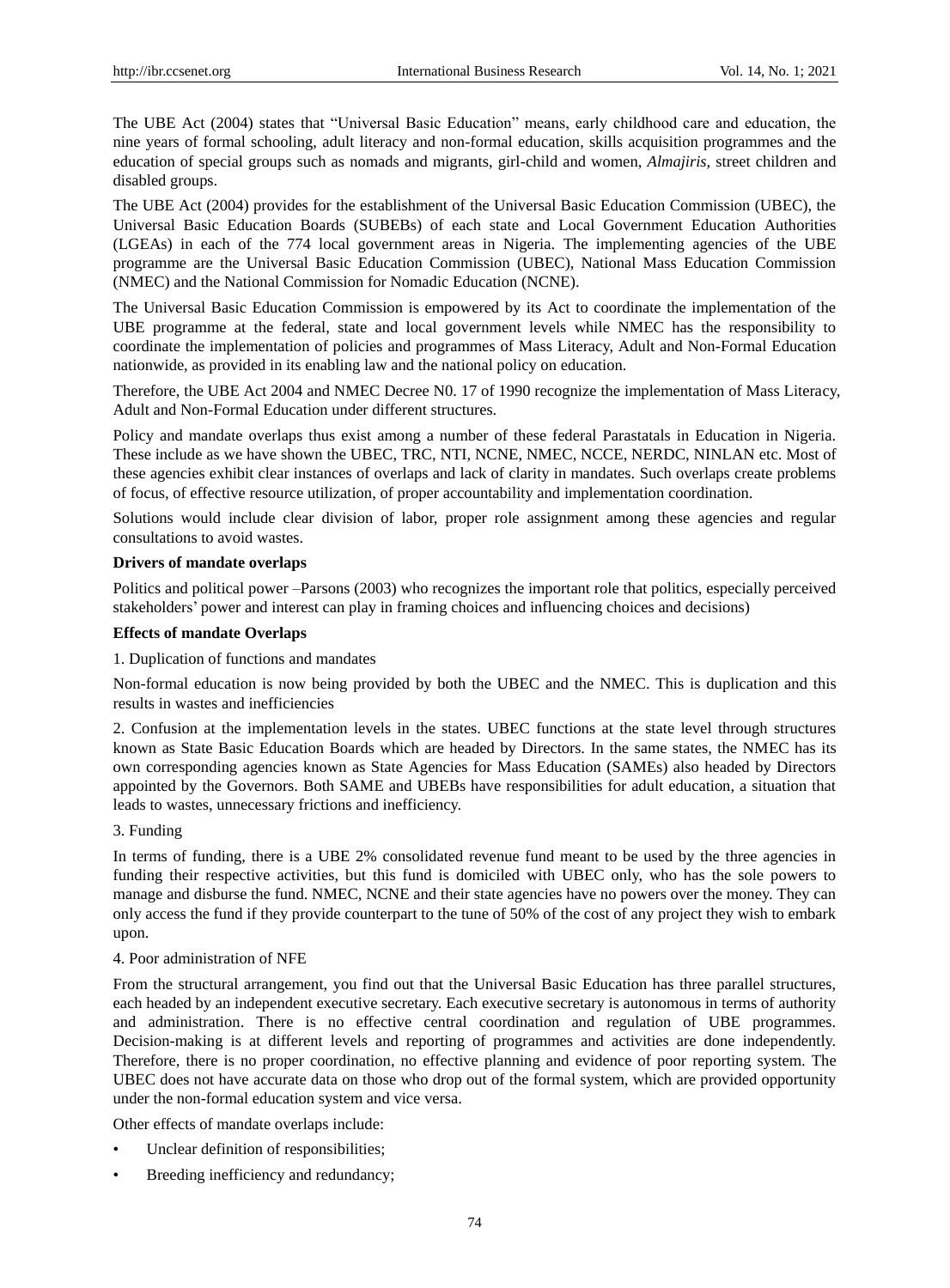- Encouragement of misplaced priorities; and
- Increased inter-agency conflicts

## **4. Some Policy Improvement Strategies**

It is clear that good policy should be integrated and well aligned with all the internal factors as well as being well aligned to effectively manage external factors that may impact on the organization achieving its core goals and objectives. As can be seen, a good policy has to have the following qualities: be effective, be efficient, be professionally developed, be clear and concise and be unique.



Figure 1. Indicators of Good Policies

Source: Researchers' (2020).

Every new leader has the temptation or zeal to go beyond current standards and make his mark during his tenure. This is done through modification of existing policies even when the benefits of upholding policy continuity, especially for policies that effectively drive sustainable organizational progress are in place and are functional. A major cause of policy incoherence and mandate overlap is due to this problem.

However such efforts at policy renovation must be done with care to ensure that such changes in policies and procedures do not constitute adverse effects or result in massive project abandonments. These issues of drastic policy reversals occur when there are hostile leadership changes or takeovers and it is mainly in political settings. Such leaders are sentimentally tempted to spend resources just to discredit the past leadership at some expense to organizational overall performance. However, despite the need to maintain policy continuity as much as possible, new leaders and even older ones need to evaluate their policies, strategies and procedures from time to time towards making continuous improvements.

It is for these reasons that we propose the process below as a way of evaluating every organization and ensuring continuous improvement in organization's policy effectiveness. By policy effectiveness here, we mean the enactment of clear and implementable policies with high degrees of internal coherence and synergy, two qualities which then make for efficiency and effectiveness at the implementation level. This process of effective policy must involve continuously seeking out and identifying opportunities and strengths and agreeing best ways to enhance their potentials. The other part of the process is also to scan for threats and identify organizational weaknesses and agree best ways to control or eliminate the impacts of such on the organization.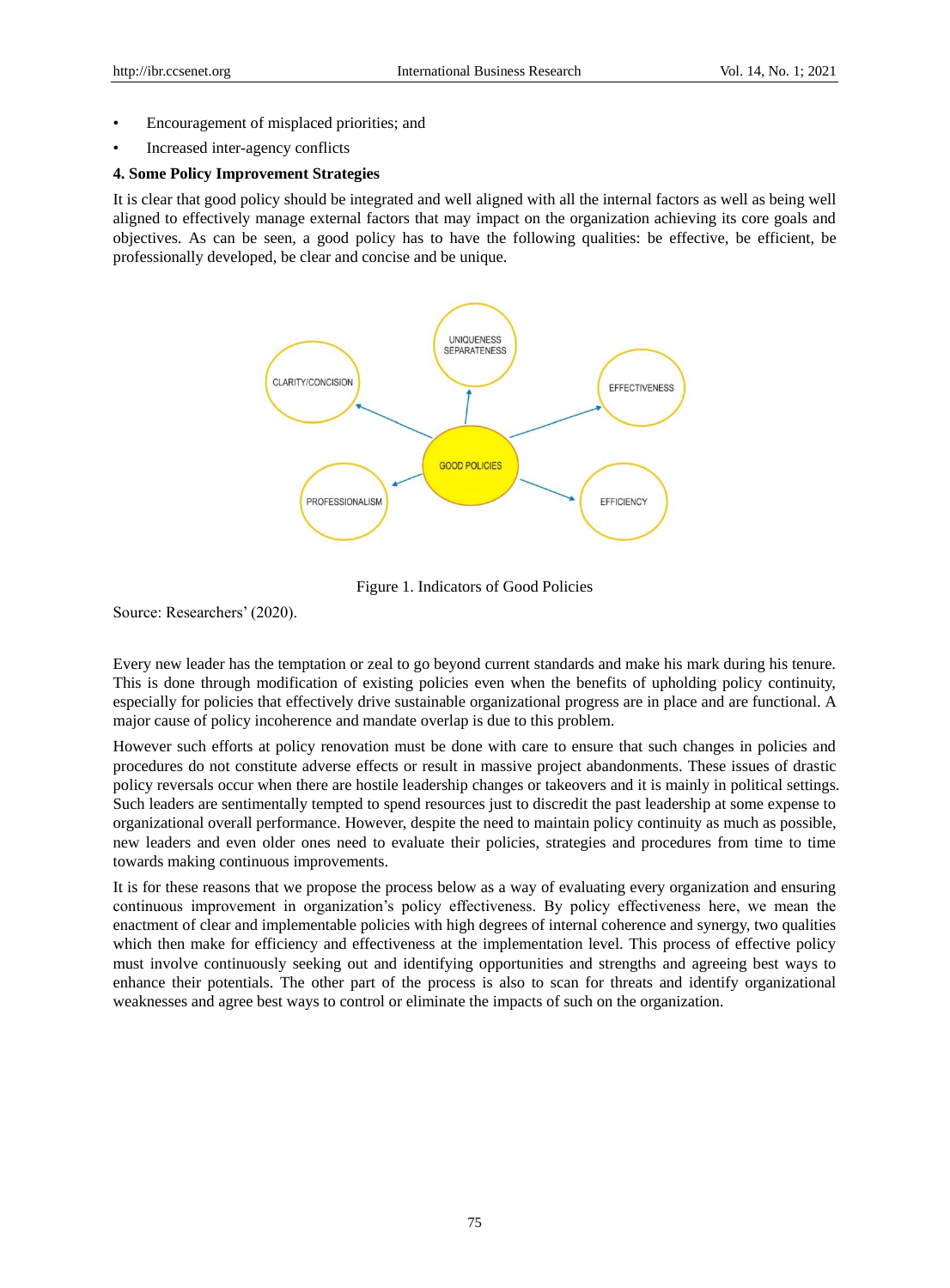## **General principle to enhance policy effectiveness**



Figure 2. shows strategies to enhance policy effectiveness

Source: Researchers' (2020)

The above figure elucidates some of such favourable and unfavourable factors and strategies to ensure organizational policy effectiveness.

In addition to policy evaluation from time to time towards identifying levels of policy coherence and mandate overlaps within a system, organizations and their policy makers are expected to formulate policies that will explore and enhance favourable factors for improved success and profitability. On the other hand, unfavourable conditions will require formulation of policies to reduce the negative impacts on such organizations.

Policies, as we have said earlier, are management instruments that can be used to effectively manage organization to deliver on set goals and objectives. However, there are factors that affect their effectiveness: some may be unforeseen uncertainties that can be occasioned by natural disasters like the recent Corona Virus (COVID-19) pandemic or earthquake etc. Others might be as a result of changes in macro-policies at the national level, resulting in organizations adapting to surviving within the new regulatory environment. Such changes might not favour an organization while others would favour its growth and profitability. Effective scanning of the organization's environment proactively, will enable an organization understand threats and opportunities and develop measures, strategies and where necessary proactively put in place new policies that are more robust and can better protect the organization and stabilize it in case of eventualities.

Given the inefficiencies that policy incoherence brings about, it is important that efforts are made at the policy framing levels to minimize these. Such efforts would involve the following: making adequate provision of resources including time, to avoid rushing through a new policy. The more time that is set aside, the more there will be opportunities to avoid duplications by reviewing existing policies in the area under concern and to fully understand the scope and extent of their provisions. The second thing that needs to be done is to set up a broad policy drafting team and to insist that this team holds adequate levels of consultations with other stakeholders, when all the drafting has been done. It is vital to scan the emergent policy for overlaps and inconsistencies with extant policies. The final step is to subject the draft to detailed critique before rushing to press

#### **5. Conclusion**

Where policies are effectively developed, then there is less likelihood that they will not be effective. Policy makers must have in-depth knowledge of the organization for which they want to make a policy and the issues they are handling. They should consult widely to understand all the issues involved, they must get the buy-in of top level management of the organization who will drive the policy. A multi-sector team is more likely to develop more effective policies that are robust and such team should consult widely with all other related arms to avoid duplication of duties.

Policy incoherence will be avoided if competent persons are drafted to facilitate their formulation and mandate overlaps can be managed by the merging of agencies; and clearly define their responsibilities.

On the areas of focus in this paper, we recommend as follows: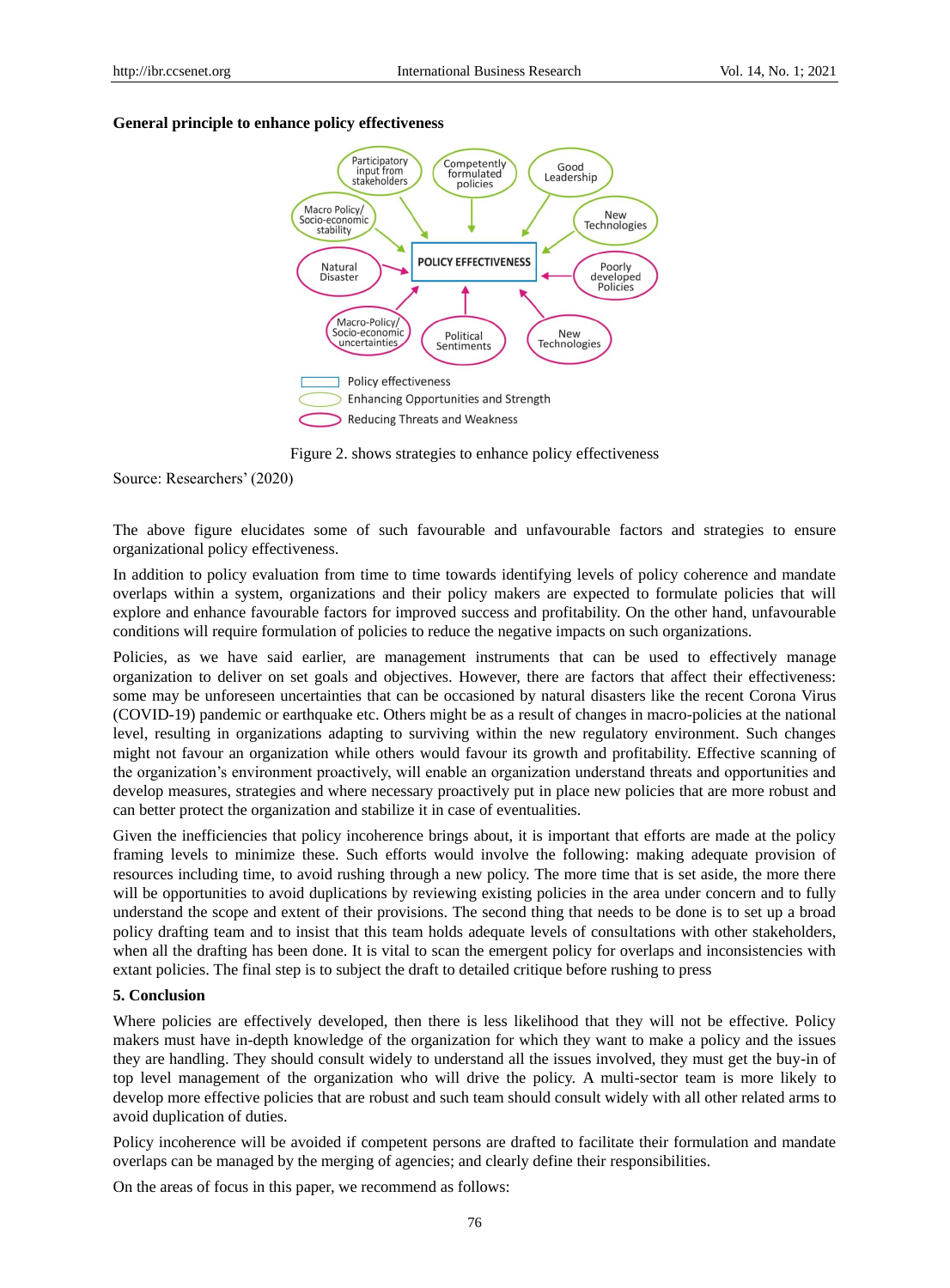- 1. The implementing bodies of the Universal Basic Education (UBEC. NMEC and NCNE) should be merged under one administrative structure headed by one Executive Secretary. The UBEC, NMEC and NCNE could serve as departments headed by Directors. There should be SUBEB for formal basic education and SUBEB for the non-formal basic education, under a federal structure. The state agencies should be scrapped or converted as recommended. This will enhance effective administration, synergy and funding.
- 2. Alternatively, the various agencies could still retain their independence, but the non-formal aspect of the UBE should be removed and added to NMEC and 50% of the UBE 2% consolidated revenue fund allocated to NMEC for the administration, coordination and regulation of NFE in Nigeria.

Policies are aimed at addressing issues of importance and it should be realistic enough and easy to develop the other steps towards policy implementation (developing procedures, tactics and activities). Policies are usually for the long-term use; however, even when short-term goals are in view, the policy formulation should consider its applicability and effects on long-term goals of the organization.

If policy development is driven by need and not just political or sentimental reasons then policies made are likely not to be changed frequently, which in itself will confuse the stakeholders.

Sometimes, policies will need to be changed as a way to adapt to adverse changes in the environment or mitigating new information that negatively affects the organization. At other times, policy can be changed as a way to further explore opportunities or enhance advantages as organization strengths etc.

Finally, policies implementation should be reviewed or evaluated from time to time to strengthen any identified area of weaknesses and enhance its effectiveness.

## **References**

- Aghion, P., & Durlauf, S. (2009). *From Growth Theory to Policy Design.* The International Bank for Reconstruction and Development / the World Bank, Commission on Growth and Development (Working Paper Number 57).
- Alcock, A. E., Taylor, B, K., &Welton, J. M. (1979). *The future of Cultural minorities.* London, MacMillan Press. https://doi.org/10.1007/978-1-349-04262-3
- Ali, I. J. (2017). *Policy, Difference Between Policy and Procedure, Types of Policy, Characteristics of Policy, Policy Analysis Approaches, Stages of Policy Cycle & Policy Making Process.*
- Anyanwu, C. (2019). Nigeria's Cultural Policy and The Needs of the Performing Arts. *International Review of Humanities Studies*, *4*(2), 717-727. https://doi.org/10.7454/irhs.v4i2.177
- Bach, A., Terre, M., & Vidal, M. (2020). Symposium review: Decomposing efficiency of milk production and maximizing profit. *Journal of diary science, 103*(6). https://doi.org/10.3168/jds.2019-17304
- Boselie, P., Harten, V. J., & Veld, M. (2019). A human resource management review on public management and public administration research. *Public Management Review,* 1-18. https://doi.org/10.1080/14719037.2019.1695880
- Browne, A., & Wildarsky, A. (1999). Implementation as mutual adaptation. In T. Miyakawa (Ed.), *The Science of Public policy*, London, Routledge (Taylor & Francis group), Ch3, pp. 57-79.
- Bussim, M. (2012). Perfomance Mangment how to get it right. 21 Century Pay Solutions Group. Rosebbank Johannesburg, An evaluation of the effectiveness, page 7. *Journal of Management and Marketing Research.*
- Chester, I. B. (1938). *The Functions of the Executive*. Cambridge, Mass.: Harvard University Press
- Dailberl, C. F. (2020). Systematic literature review: Approaches for improving service productivity from a network perspective. *Driving Network Service Productivity,* pp.49-89. https://doi.org/10.1007/978-3-658-29580-6\_3
- Davies, H. T., Nutley, S. M., & Smith P. C. (2000). *What works? Evidence-based policy and practice in the public service.* Bristol, the Policy Press. https://doi.org/10.1332/policypress/9781861341914.001.0001
- Dolowitz, D., & Marsh, D. (2000) Learning from abroad: the role of policy transfer in contemporary policy-making, Governance. *An international journal of policy and administration, 13*(1), 5-21. https://doi.org/10.1111/0952-1895.00121
- Evans, M. (1999). Policy transfer networks and collaborative government: the case of social security fraud. *Public Policy and Administration, 14*(2), 30-48. https://doi.org/10.1177/095207679901400204